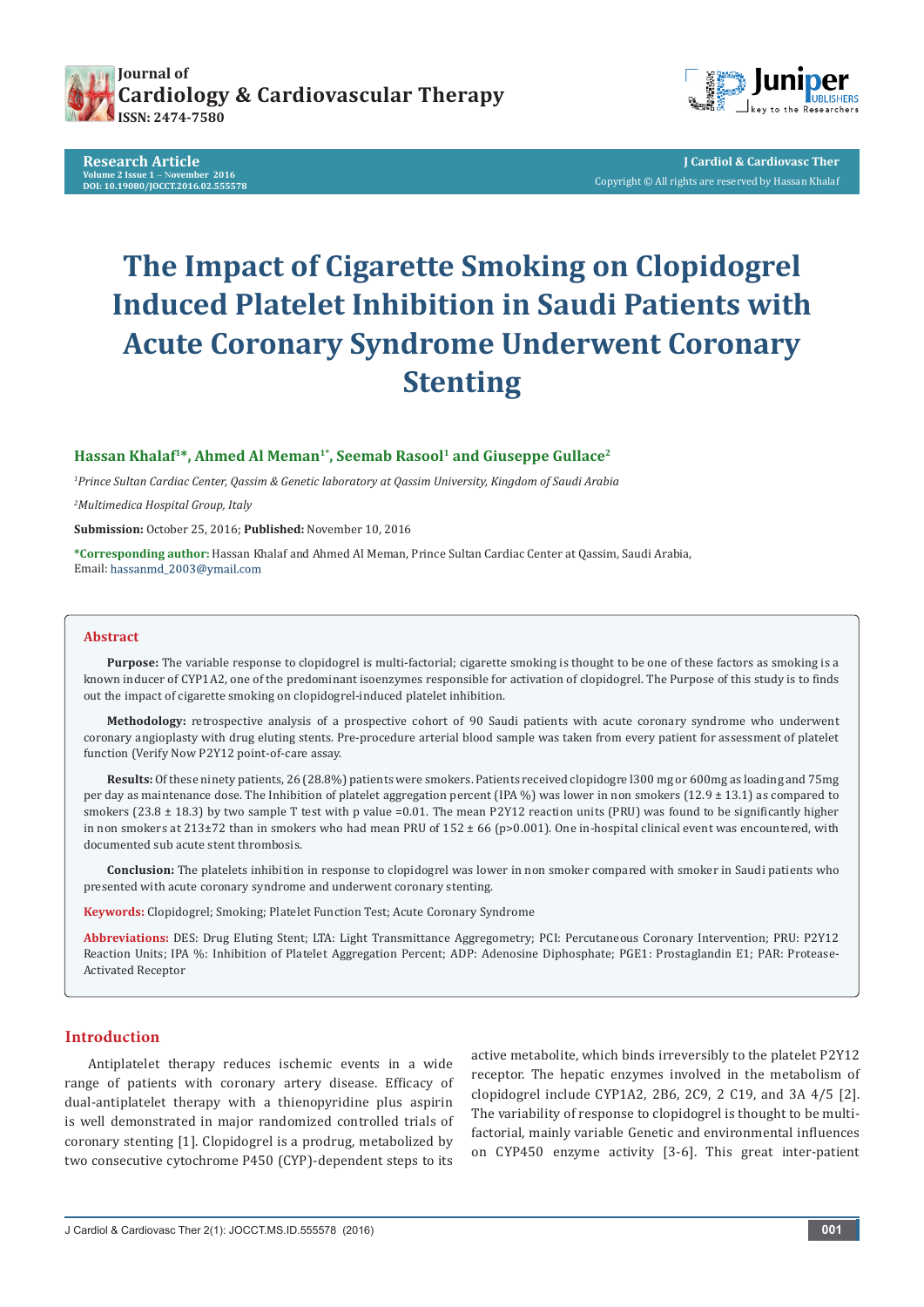variability to Clopidogrel response has been shown in multiple clinical trials [7-9]. Hypo-responsiveness to clopidogrel after drug eluting stent (DES) may be detrimental to patients as is evidenced by the large-scale, prospective ADAPT-DES study [10], in which on-treatment hypo-responsiveness was an independent predictor of 1-year stent thrombosis and myocardial infarction. However, inhibitory response to clopidogrel varies considerably among individuals.

An impaired response to Clopidogrel therapy as measured by ADP-induced platelet reactivity on light transmittance aggregometry (LTA) has been associated with adverse outcomes after percutaneous coronary intervention (PCI) [11]. LTA as well as the phosphorylation assay (VASP) require special training to perform, and are not commonly used [12]. Another method to assess the effect of clopidogrel on platelet reactivity is the pointof-care test with the Verify Now P2Y12 assay (Accumetrics Inc.) [13-15].The Verify Now instrument measures platelet-induced aggregation as an increase in light transmittance and utilizes a proprietary algorithm to report values in P2Y12 reaction units (PRU).The results of this assay have been shown to be well correlated with ADP-induced platelet aggregation by LTA [12]. Recent studies have investigated Cigarette smoking and its effect on thepharmacokinetics and pharmacodynamics of clopidogrel. Cigarette smoking seems to positively modify the beneficial effect of clopidogrel [16].

#### **Aim of the study**

The aim of this study is to find out the impact of cigarette smoking on clopidogrel-induced platelet inhibition in Saudi patients presented with acute coronary syndrome and underwent coronary angioplasty with drug eluting stents.

#### **Patients and Methods**

Our study was conducted in prince Sultan cardiac center, Qassim, at central provence in Saudi Arabia. Ninety Saudi patients were enrolled including those admitted to our center from Emergency room or refered from other hospitals or health facilities. A retrospective analysis of the prospective cohort was conducted to investigate the impact of smoking on clopidogrel induced platelet inhibition. The study was approved by the ethical institutional review committee in King Fahad Specialist Hospital for which the center belongs. An informed consent was obtained from all patients prior to the study.

#### **Patient inclusion criteria**

Saudi patients were eligible for enrolment if they had acute coronary syndrome including unstable angina, non ST elevation myocardial infarction or Recent STEMI and undergone PCI with deployment of at least a single Drug Eluting Stent. Patients received a loading dose of clopidogrel300 mg or 600mg (as per preference of the primary physatain) and maintained on 75mg per day. Patients presented with Acute

STEMI who underwent primary PCI were excluded. Patients with hemodynamic instability were also excluded. Patients who received glycoprotein inhibitors, heparin or thrombolysis within 24 hours before the blood sample taken were also excluded (due to potential interference with theP2Y12 assay) [17].

#### **Methods**

An arterial blood sample was collected via the procedure access (Femoral or radial artery) after the diagnostic angiography and before giving heparin for a planned PCI. The inhibitory effect of clopidogrel was measured using the Verify Now P2Y12 assay (Accumetrics Inc.) not less than 20 minutes and not more than 2 hours. The Verify Now P2Y12 assay includes 2 channels in the device. One contains adenosine diphosphate (ADP) and prostaglandin E1 (PGE1); the measurement from this channel is reported as P2Y12 reaction units (PRU). A higher PRU result reflects greater platelet reactivity mediated by P2Y12 activation. The second channel contains iso-thrombin receptor activating peptide [iso-TRAP: protease-activated receptor (PAR)-1 agonist] and PAR-4 activating peptide (PAR-4 AP). The measurement from this channel estimates maximal platelet function independent of P2Y12 receptor blockade and is reported as BASE. Inhibition of platelet aggregation (IPA %) is calculated as follows:

IPA  $(\% ) = 100\% \times [(BASE - PRU)/BASE].$ 

In our study we measured both the percent of IPA % as well as the PRU.

A. Follow up: patients were observed during hospital stay and at one month clinic visit for major cardiovascular events including death, myocardial infarction, and stroke or bleeding.

B. Statistics: Data was stored and analyzed in Mini tab 15® to generate all statistical results. Patients were divided into two groups based on their smoking history. Student's-ttest was used to spot potential differences in platelet function test and Chi-square test to find potential association. The level of significance (α) was determined to be 0.05 and a P-value of 5 percent.

C. Results: A total of 90 Saudi patients with acute coronary syndrome were included in the analysis and divided into two groups smokers (all cigarette smokers) 26 patients (28.9%) and non smokers 64 patients ( 69.1%).patient characteristics of the two groups were shown in (Table 1).

| <b>Table 1:</b> Patient characteristics: Smoker versus Non smokers. |  |
|---------------------------------------------------------------------|--|
|---------------------------------------------------------------------|--|

| <b>Patient</b><br>Criteria | <b>Smoker</b><br>(26 patients) | <b>Non Smoker</b><br>(64patients) | P Value |
|----------------------------|--------------------------------|-----------------------------------|---------|
| Age                        | 52years                        | 59.18                             | 0.022   |
| Gender: Male               | 26(28.9%)                      | 44(48.9%)                         | 0.001   |
| Gender: Female             | $0(0\%)$                       | 20(22.2%)                         | 0.001   |
| <b>BMI</b>                 | 27.45                          | 29.52                             | 0.078   |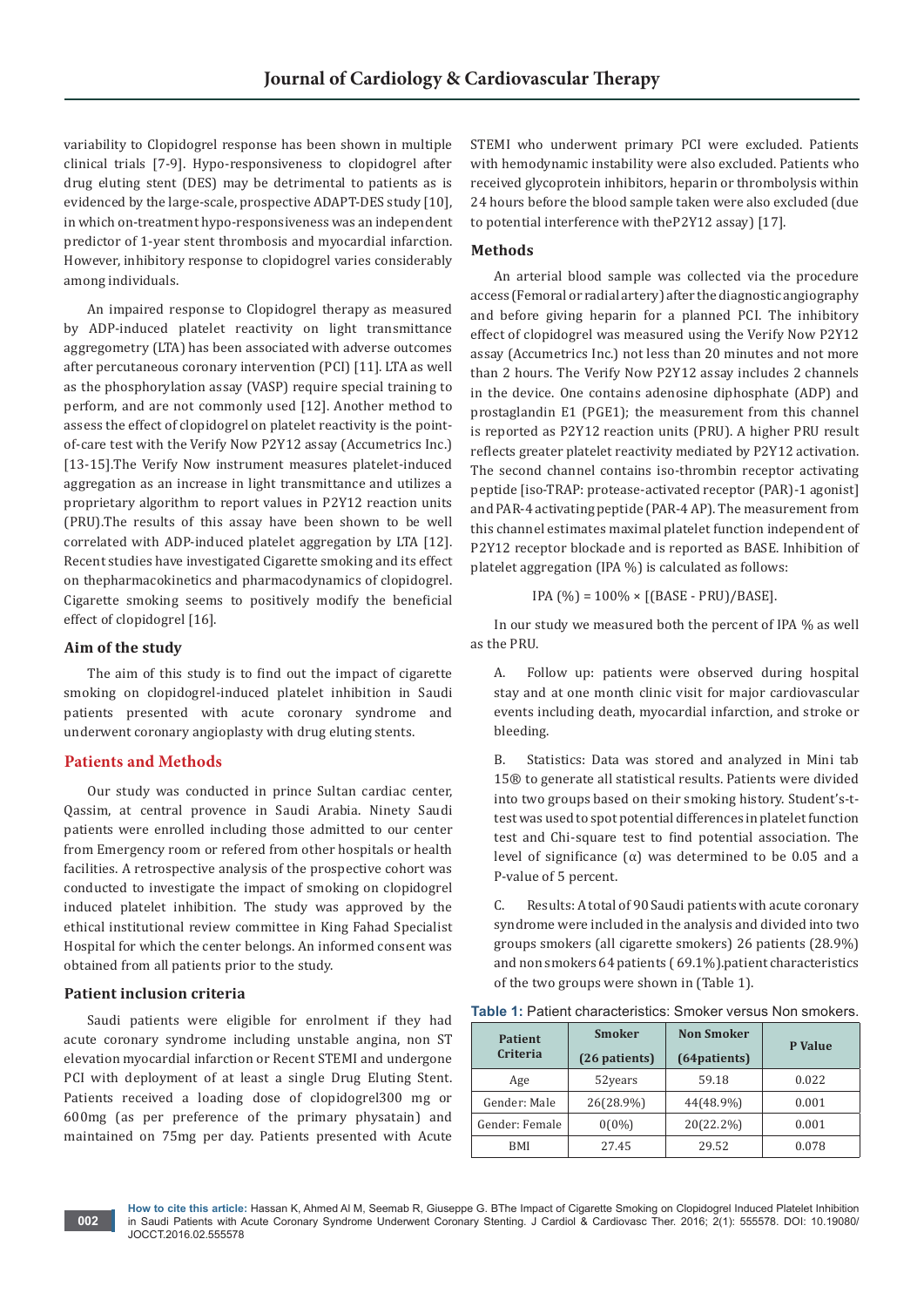| Diabetes<br>Mellitus | 14(53.8%)    | 39 (60.9%)  | 0.77  |
|----------------------|--------------|-------------|-------|
| Hypertension         | $10(19.2\%)$ | 39(60.9%)   | 0.001 |
| Dyslipdemia          | $7(26.9\%)$  | 14 (21.8%)  | 0.618 |
| <b>STEMI</b>         | 15 (57.6 %)  | 21 (32.8%)  | 0.028 |
| Non STEMI            | $4(15.8\%)$  | 14 (21.8%)  | 0.572 |
| Unstable<br>Angina   | $7(26.9\%)$  | 29 (45.3%)  | 0.086 |
| Single vessel        | 13 (50%)     | 27 (42.1%)  | 0.5   |
| Double vessel        | $9(34.6\%)$  | 23 (35.9%)  | 0.905 |
| Triple vessel        | $4(15.4\%)$  | $8(12.5\%)$ | 0.739 |

In our study, the smoker groups were all males with higher incidence of hypertension and present mostly with recent STEMI at younger age compared with non smokers. The mean time on clopidogrel (hours) was  $42 \pm 27$  in smoker group versus  $49 \pm 25$ in non smoker group ( $p < 0.5$ ). The mean Inhibition of platelet aggregation percent (IPA %) was higher in smokers (23.8  $\pm$  18.3). as compared to non smokers  $(12.9 \pm 13.1)$  with a P value<0.01. Similarly, the mean P2Y12 reaction units (PRU) was found to be significantly higher in non smokers at  $(213 \pm 72)$  than in smokers who had mean PRU of  $(152 \pm 66)$  with a P value <0.001 (Table2). In hospital clinical events: Only one event was observed during the one month follow up, which was a documented case of subacute stent thrombosis.

**Table 2:** Percent of platelets inhibition and PRU: Smokers versus Non **Smokers** 

|                                                               | <b>Smoker</b><br>(26 patients) | <b>Non Smoker</b><br>(54patients) | P Value |
|---------------------------------------------------------------|--------------------------------|-----------------------------------|---------|
| Inhibition<br>of platelet<br>aggregation<br>percent (IPA<br>% | $23.8 \pm 18.3$                | $12.9 \pm 13.1$                   | < 0.01  |
| P <sub>2</sub> Y <sub>12</sub> reaction<br>units (PRU)        | $152 + 66$                     | $213+72$                          | < 0.001 |

# **Discussion**

**003**

Patients with Acute coronary syndrome are expected to have a higher platelet activity and might respond to clopideogrel differently compared with stable coronary artery disease. Our study cohorts of acute coronary syndrome Saudi patients were mostly male which consists with the higher prevalence of the disease in men. Smoking is rarely reported in Saudi females. Smokers mostly present with STEMI at younger age compared with non smokers which reflect the deleterious effect of smoking resulting in coronary thrombosis. Smoking is more prevalent as sole risk factors in myocardial infarction in young. The patient's characteristics of the two groups (smokers versus non smokers) were comparable apart from the age, gender and hypertension and all has no known impact on platelet function.

Hypertension was more prevalent in nonsmoker group probably because of their higher age. In our study, we found that clopidogrel-induced Inhibition of platelet aggregation percent (IPA %) is more significant in smoker patients (23.8  $\pm$ 18.3) compared with non smokers  $(12.9 \pm 13.1)$  with a P value <0.01. Likewise, the P2Y12 reaction units (PRU) of the smokers is significantly low (152±66) compared with non-smokers  $(213±72)$  with p value <0; 001. Both readings confirm the high and rapid response of smokers to clopidogrel. Our results are in consistence with several studies that report a greater platelet inhibition demonstrated in smoker patients compared with non smokers [18]. In the recent "PARADOX" trial, smoking was found to influence pharmacokinetics and pharmacodynamics of clopidogrel, in contrary toprasugrel and nonsmokers were found to have reduced responsiveness to clopidogrel compared with smokers [19].

The result of our study might be explaned by Cigarette smoking is an inducer of CYP1A221, a hepatic enzyme involved in the metabolism of clopidogrel. CYP1A2 is responsible for the first oxidative step in the conversion of clopidogrel to its active metabolite. Accelerating the first step would help prevent the pro-drug from being shunted down an esterase-mediated pathway that leads to pharmacologically inactive metabolites. An alternative explanation for the association between smoking and enhanced clopidogrel effect may be the lower release of tissue plasminogen activator in current smokers [20]. Current smokers with impaired endogenous fibrinolysis may benefit most from antiplatelet therapy, an observation noted in thrombolytic therapy and coined the "smoker's paradox" [21].

However, cigarette smoking has a number of adverse effects which influence the cardiovascular system and overall health [22]. Smoking causes endothelial dysfunction and increased platelet activation leading to a prothrombotic state [23,24]. Our results do not mean that you encourage people to smoke!! Rather than highlight the lack of response in the non smoker group of patients. The clinical value of this observation still uncertain. In our cohort we encountered only one event of stent thrombosis which occurred in a non smoker.

Our study limitations include small sample size, comparison of surrogate end points rather than clinical ones. A study with large sample size with clinical end points is required.

# **Conclusion**

Our study concludes that Clopidogrel therapy may be less effective in non smokers compared to smokers.

## **References**

- 1. [Mohammad RA, Goldberg T, Dorsch MP, Cheng JW \(2010\) Antiplatelet](https://www.ncbi.nlm.nih.gov/pubmed/21353100)  [therapy after placement of a drug-eluting stent: a review of efficacy](https://www.ncbi.nlm.nih.gov/pubmed/21353100)  [and safety studies. Clin Ther 32\(14\): 2265-2281.](https://www.ncbi.nlm.nih.gov/pubmed/21353100)
- 2. [Brandt JT, Close SL, Iturria SJ, Payne CD, Farid NA, et al. \(2007\) Common](https://www.ncbi.nlm.nih.gov/pubmed/17900275)  [polymorphisms of CYP2C19 and CYP2C9 affect the pharmacokinetic](https://www.ncbi.nlm.nih.gov/pubmed/17900275)  [and pharmacodynamic response to clopidogrel but not prasugrel. J](https://www.ncbi.nlm.nih.gov/pubmed/17900275)